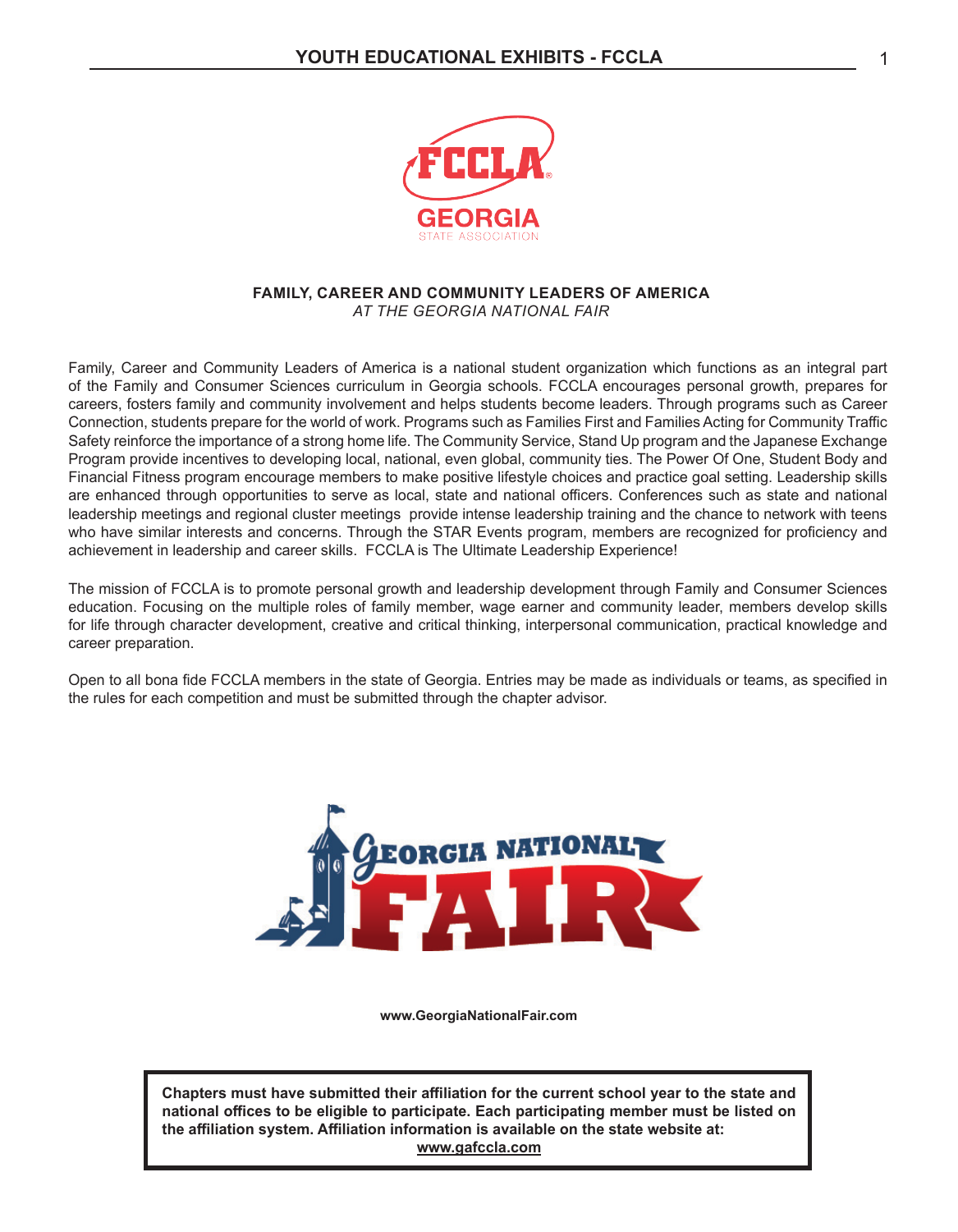# **FCCLA SCHEDULE OF EVENTS**

# **Deadline for entry registration - Wednesday, Sept. 21.**

**Fri., Sept. 23 Postmark deadline for T-shirt entries**

# **Sat., Sept. 24; Mon. & Tues., Sept. 26-27** Chapter Booth Setup (**Heritage Hall**) Saturday 10:00 AM - 3:00 PM

Weekdays 9:00 AM - 5:00 PM

**Tue., Oct. 11**

| $1:00$ PM            | <b>Chili Cook-off Middle School</b><br>Miller-Murphy-Howard Building, North End of Building |
|----------------------|---------------------------------------------------------------------------------------------|
| 3:00 PM              | Chili Cook-off High School<br>Miller-Murphy-Howard Building, North End of Building          |
| <b>Wed., Oct. 12</b> |                                                                                             |
| 10:00-10:30 AM       | Georgia FCCLA Peanut Recipe Contest Receiving of Entries<br>Heritage Hall Kitchen           |
| 1:00 PM              | <b>Theme Speech Competition</b><br>Heritage Hall Stage                                      |
| 1:15 PM              | <b>Culinary Competition</b><br>Miller-Murphy-Howard Building, North End of Building         |

# **Tues., Oct. 18, 12:00 PM - Release of entries begins There will be no early release of entries.**

# **Congratulations! 2021 Georgia National Fair FCCLA Superior Chapter Award Winners**

*Mossy Creek Middle School and Northside Middle School*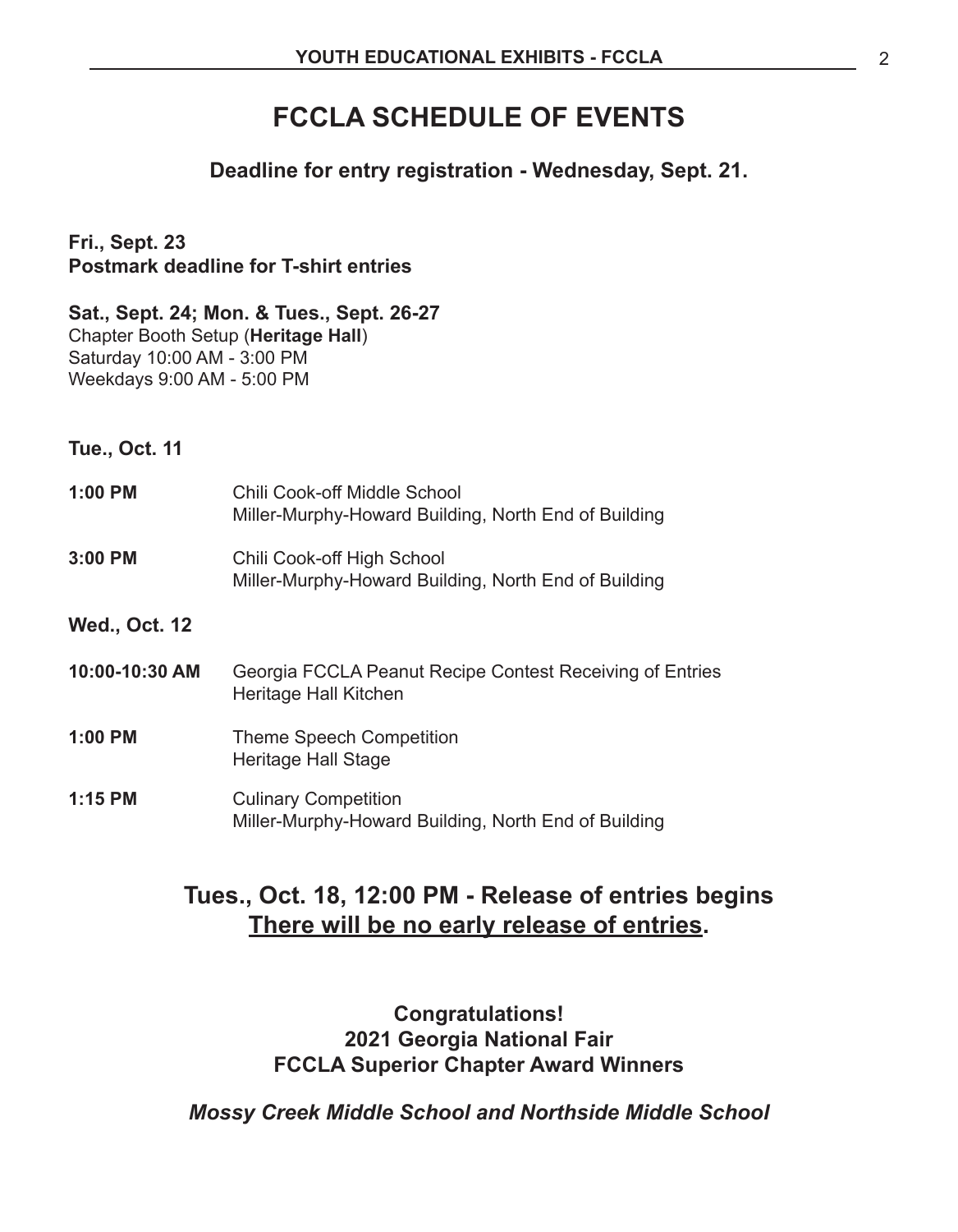# 1. **ALL EXHIBITORS ARE REQUIRED TO READ AND ABIDE BY THE GEORGIA NATIONAL FAIR GENERAL RULES AND REGULATIONS. PLEASE NOTE: IT IS YOUR RESPONSIBILITY TO READ AND UNDERSTAND THE RULES. IF YOU HAVE QUESTIONS, YOU MAY CERTAINLY EMAIL US AT contests@gnfa.com. PLEASE HELP US PREVENT ENTRY DISQUALIFICATIONS.** 2. These competitions are open to all bona fide FCCLA members in the state of Georgia.

3. **Advisors must email contests@gnfa.com to obtain required password, which must be obtained by Sept. 19, 2022. Enter online at https://www.georgianationalfair.com/p/georgialiving/ youth by September 21, 2022. No substitutions allowed. Late entries will not be processed.** 

4. **Exhibitors will be required to turn in a copy of their online registration confirmation to check-in for competitions.**

# NEW FOR 2022

ONLINE REGISTRATION HAS CHANGED. You will still log in as your "club", but all contests will be entered in the Chapter/Club name.

When you add the exhibitor, you will enter the SCHOOL NAME in the first name field and FCCLA in the last name field. You will add all entries under this one exhibitor name.

All checks will be made out to the Club and the advisor/agent will be responsible for distributing funds to participants. Participant names must be entered in the Student Name field for each entry to be able to track premium awards.

# **GEORGIA NATIONAL FAIR FCCLA SUPERIOR CHAPTER AWARD**

**1st Place - Superior Chapter - \$500 2nd Place - Reserve Superior Chapter - \$250**

Sponsored by the Georgia National Fair **All placings will be put on a point system: 1st place=20 pts., 2nd place=15 pts., 3rd place=10 pts., 4th place=5 pts. These points will be calculated by chapter and the chapter with the highest accumulated points after the last competition will receive a GNF Superior Chapter Award plaque and \$500. The second place chapter will receive a GNF Reserve Superior Chapter Award plaque and \$250.**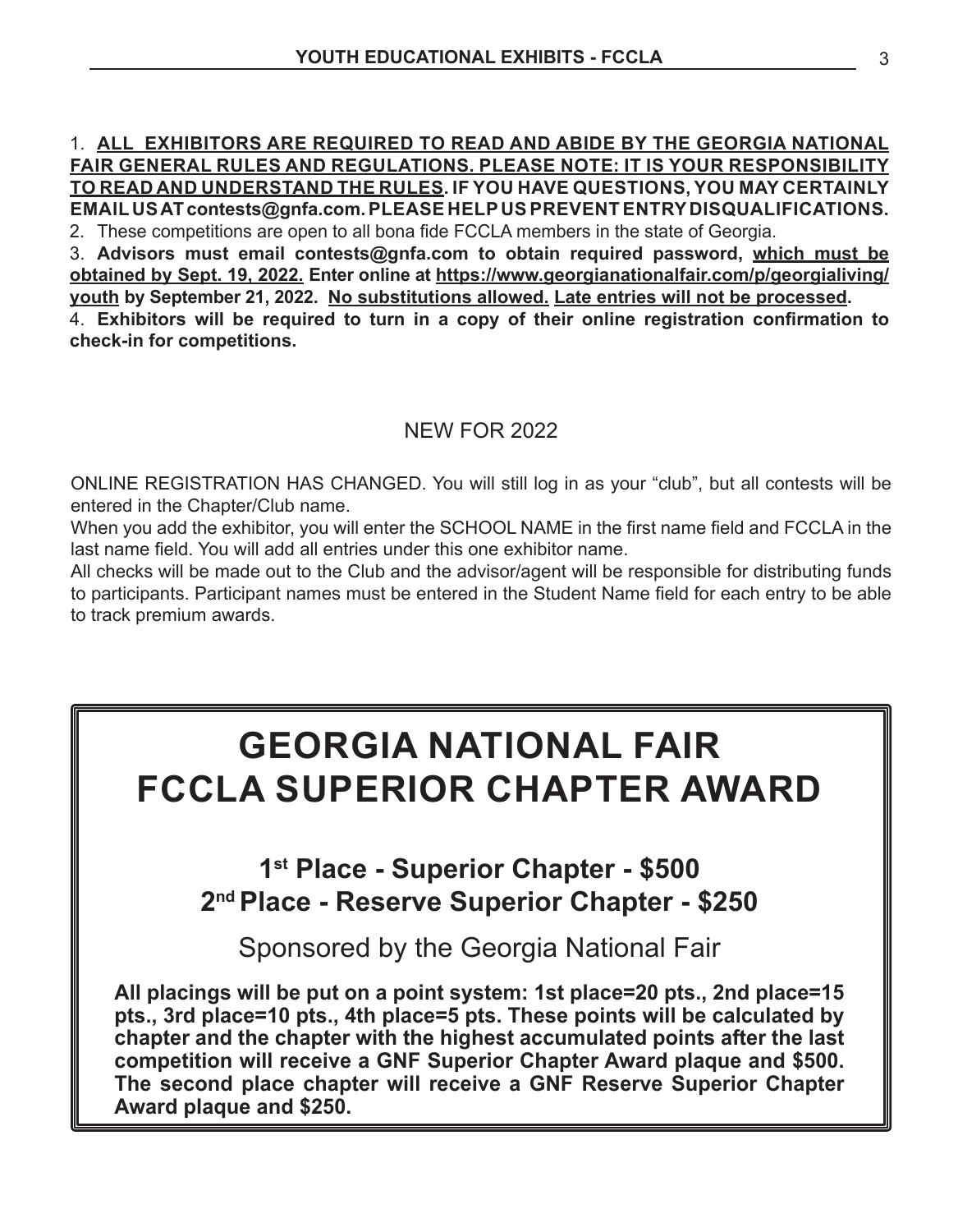# **FCCLA CHAPTER T-SHIRT COMPETITION**

Coordinator Caitlin Roberson 770-530-1874 • croberson@gafccla.com

**ALL EVENTS MUST BE ENTERED with the School Name in the "First Name" field and "FCCLA" in the "Last Name" field. Example: First Name "Best High School" and Last Name "FCCLA") and individual names must be listed in the Student Name field.**

Enter online at www.GeorgiaNationalFair.com **(https://www.georgianationalfair.com/p/georgialiving/youth) by September 21, 2022.** 

# **DIVISION 20101 - FCCLA CHAPTER T-SHIRT COMPETITION**

## **CLASS**

**01 FCCLA Chapter T-shirt Competition**

1st 2nd 3rd 4th \$100 \$75 \$50 \$25

# **A copy of the online registration confirmation will be required to check-in for competition.**

### **PROCEDURES:**

1. Advisors/Students must submit their small T-shirt and essay Georgia FCCLA via USPS, FedEx or UPS. All shipments must be postmarked by September 23, 2022. Any entries received after this day will not be considered.

> Georgia FCCLA P.O. Box 840 Bogart, GA 30622

2. Georgia FCCLA will deliver the top ten T-shirts to the Georgia National Fairgrounds prior to the opening of the Fair for display.

### **CONTEST RULES:**

1. **ALL EXHIBITORS ARE REQUIRED TO READ AND ABIDE BY THE GEORGIA NATIONAL FAIR GENERAL RULES AND REGULATIONS. PLEASE NOTE: IT IS YOUR RESPONSIBILITY TO READ AND UNDERSTAND THE RULES. IF YOU HAVE QUESTIONS, YOU MAY CERTAINLY EMAIL US AT: contests@gnfa.com. PLEASE HELP US PREVENT ENTRY DISQUALIFICATIONS.**

2. Entries are limited to one per chapter.

3. The chapter must submit 1 small size t-shirt.

4. Chapters must also submit a 100-150 word essay that explains the t-shirt's design and how it represents the chapter.

4. The FCCLA logo must be incorporated into the design. The logo may either be the FCCLA national logo, state logo or chapter logo. Proper guidelines for logo use can be found at: https://fcclainc.org/communications/ branding-guidelines.

5. The T-shirt must have the current school year: 2022-2023.

6. Chapters are strongly encouraged to wear their Chapter T-shirt to the Fall Leadership Rally.

7. One (1) chapter representative from each chapter entered into the event will have reserved seating at the front of the stage during our General Session. The top 10 winners will be recognized on stage.

8. The top entries will be displayed during the Georgia National Fair. Entries must remain on display for the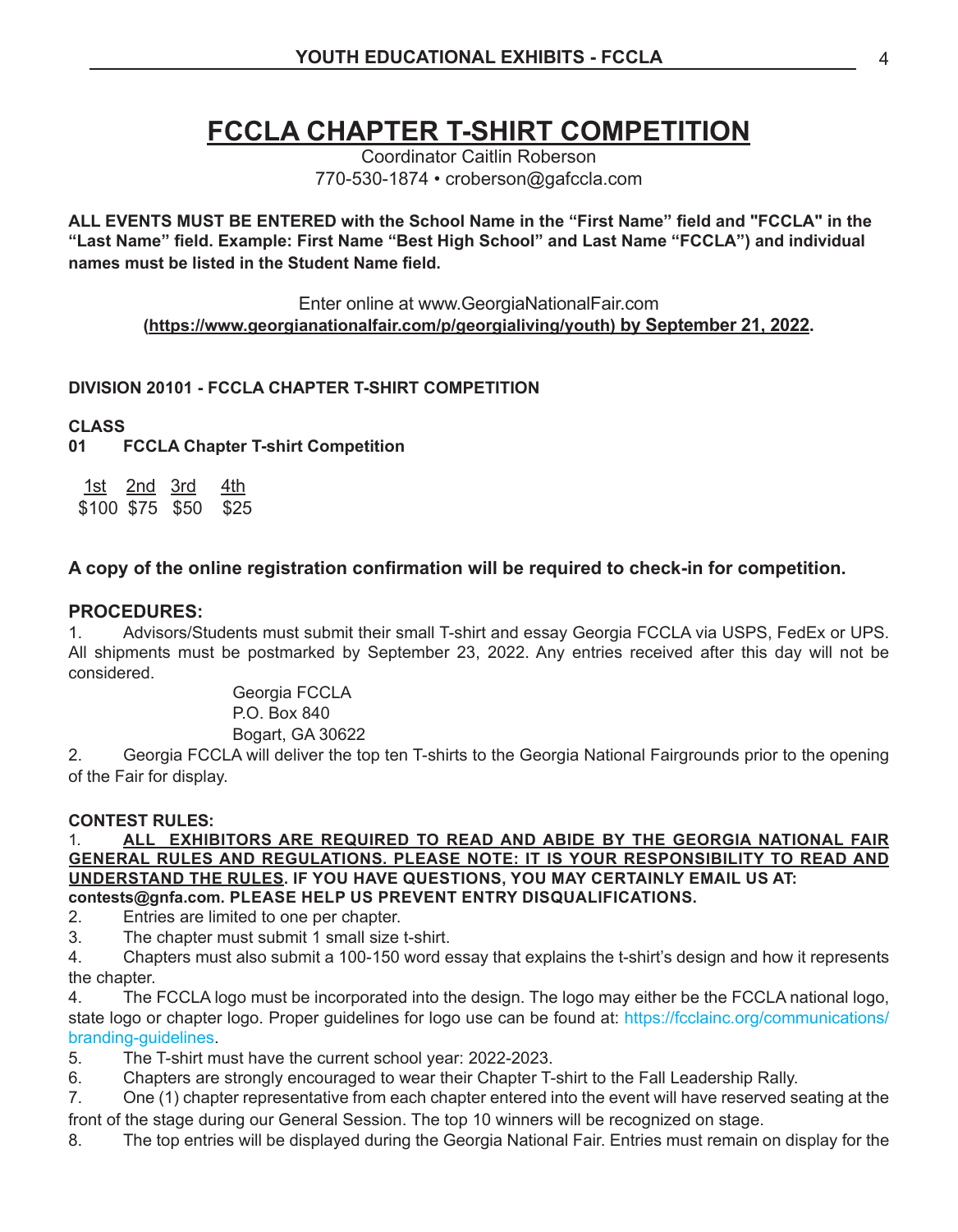duration of the Fair. Early removal of exhibits will result in forfeiture of premiums and possible disqualification from future competition.

9. Submitted Chapter T-shirts will not be returned. Rubrics will not be released.

# **EVALUATION:**

## **Chapter T-shirt (70 points)**

General Effect / Impact (20 points)

- Effectively represents local chapter
- Overall visual appearance

Design Elements (20 points)

- Use of Graphics to enhance t-shirt
- Text (Readability, Grammar, Spelling, etc)
- Colors Used

Uniqueness / Creativity of Design (20 points) Logo Incorporation (10 points)

## **Written Essay (30 points)**

**Content Organization** Grammar, Usage & Mechanics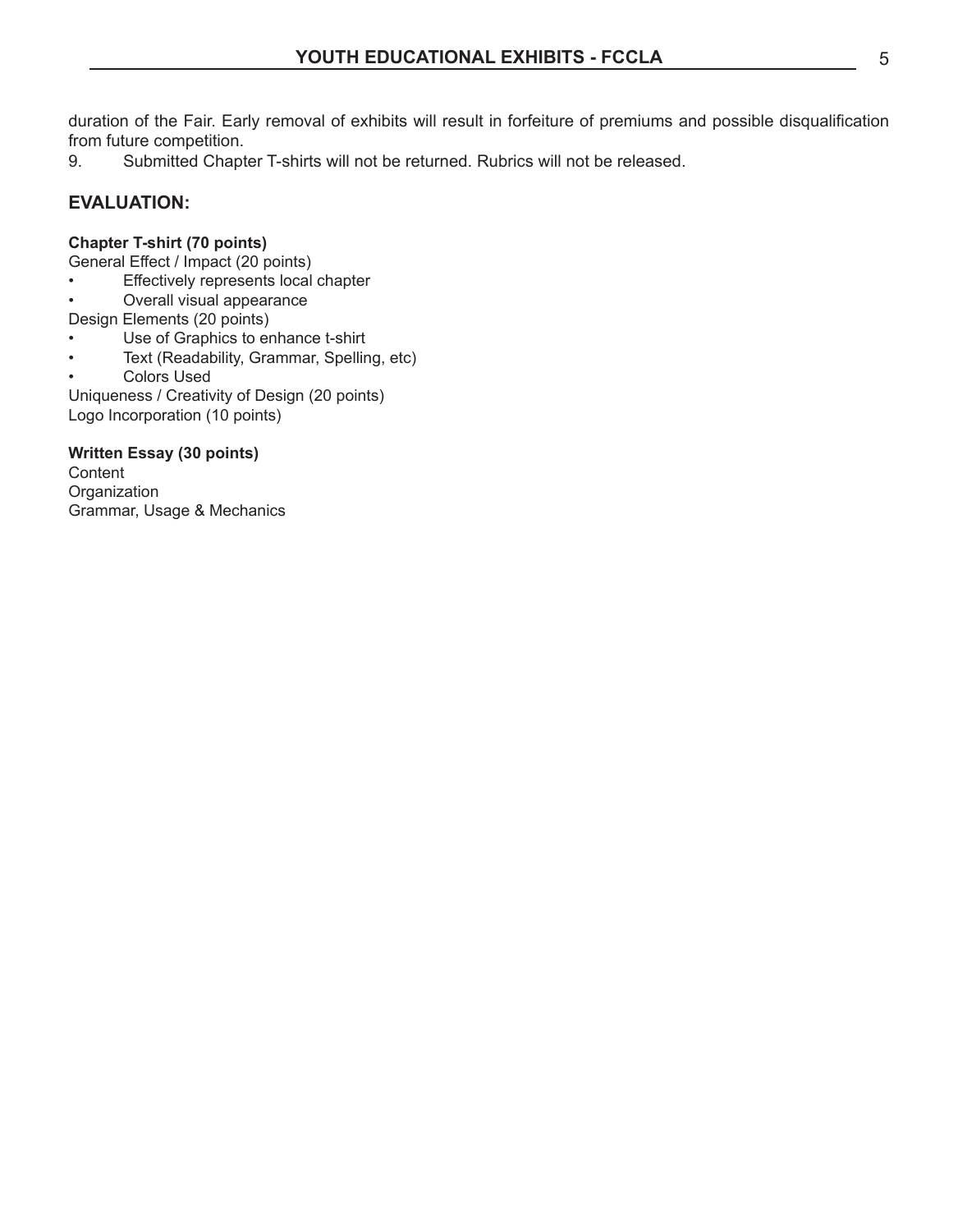# **FCCLA BROCHURE**

Coordinator Caitlin Roberson 770-530-1874 • croberson@gafccla.com

**ALL EVENTS MUST BE ENTERED with the School Name in the "First Name" field and "FCCLA" in the "Last Name" field. Example: First Name "Best High School" and Last Name "FCCLA") and individual names must be listed in the Student Name field.**

Enter online at www.GeorgiaNationalFair.com **(https://www.georgianationalfair.com/p/georgialiving/youth) by September 21, 2022.** 

**BROCHURES MUST BE SUBMITTED BY SEPTEMBER 24. Only one entry per school total. No late entries will be accepted for any reason. Submit your brochure at: https://gafccla.wufoo.com/ forms/fall-rally-brochure-competition-submission/.**

**DIVISION 20203 FCCLA BROCHURE MIDDLE SCHOOL DIVISION 20204 FCCLA BROCHURE HIGH SCHOOL (GRADES 9-12)** 

**CLASS** 

- **01 General FCCLA Information (to provide to business and industry partners)**
- **02 Georgia FCCLA Foundation Sponsor Recruitment**
- **03 Male Chapter Member Recruitment**
- **04 One National Program or State Program**

| 1st.            | 2nd 3rd | 4th  |
|-----------------|---------|------|
| \$100 \$75 \$50 |         | \$25 |

### **CONTEST RULES:**

1. **ALL EXHIBITORS ARE REQUIRED TO READ AND ABIDE BY THE GEORGIA NATIONAL FAIR GENERAL RULES AND REGULATIONS. PLEASE NOTE: IT IS YOUR RESPONSIBILITY TO READ AND UNDERSTAND THE RULES. IF YOU HAVE QUESTIONS, YOU MAY CERTAINLY EMAIL US AT: contests@gnfa.com. PLEASE HELP US PREVENT ENTRY DISQUALIFICATIONS.**

2. Entries are limited to one entry total per chapter (i.e. one entry in Foundation Sponsor Recruitment, OR one in National Program or State Program, etc.).

3. Entries must be the original work of the local chapter. Copy-ready brochures provided by the state or national offices are not acceptable. Official logos may be used, however.

4. Entries must be formatted to print on 8 1/2 x 11 inch paper. They may be trifold brochures or they may be duofold (booklet type) brochures. Each brochure is limited to rwo sides (front and back if printed).

- 5. Brochures may be color or black and white.
- 6. Brochures must be submitted in **PDF format**. Entries that are not submitted in this format will be disqualified.
- 7. Brochures will be judged on:
	- a. Effectiveness of the message
	- b. Incorporation of the current National Theme
	- c. Page layout, principles used in design, clip art selection and placement, font selection and usage
	- d. Creativity of the Presentation
	- e. General Appearance (Neatness, legibility, balance)
	- f. Accuracy and Appeal of information provided

8. Entrants agree to permit the use of their brochure to promote FCCLA in Georgia should GA FCCLA elect to use the brochure entry for that purpose.

- 9. Winners will be announced during the Rally on Wednesday, October 12.
- 10. Sumbitted printed brochures will not be returned. Rubrics will not be released.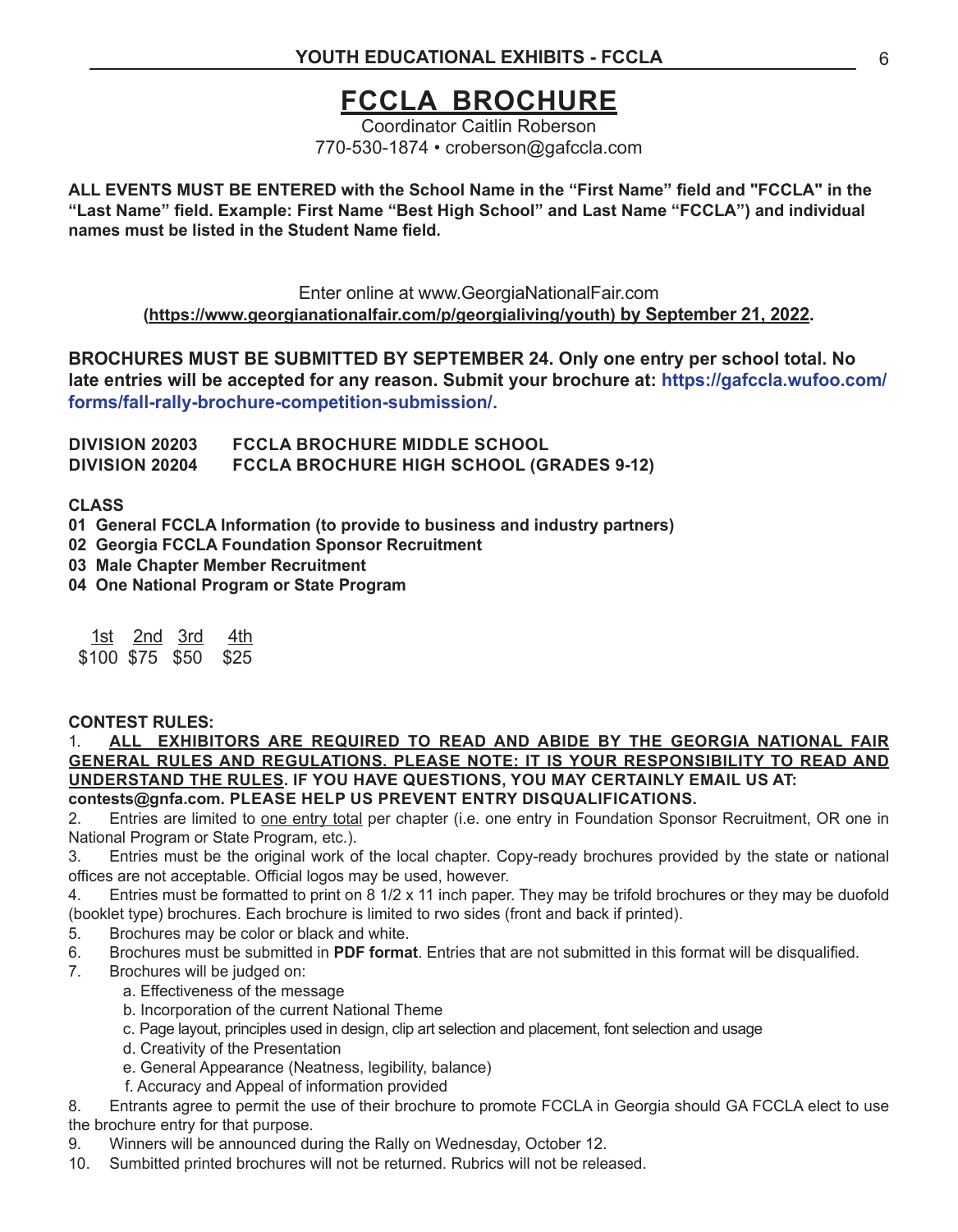# **FCCLA CHAPTER BOOTH**

**ALL EVENTS MUST BE ENTERED with the School Name in the "First Name" field and "FCCLA" in the "Last Name" field. Example: First Name "Best High School" and Last Name "FCCLA") and individual names must be listed in the Student Name field.**

Enter online at GeorgiaNationalFair.com

# **(https://www.georgianationalfair.com/p/georgialiving/youth) by September 21, 2022.**

**Chapter Booth Setup: Sat., Sept. 24; Mon. & Tues., Sept. 26-27**; Saturday, 10:00 AM - 3:00 PM, weekdays 9:00 AM - 5:00 PM, **HERITAGE HALL**. **Please allow ample time for set-up. The Building will close at 5:00 PM on weekdays and 3:00 PM on Saturday. You will not be able to stay past closing time, nor will you be allowed access to the building before 9:00 AM on weekdays or 10 AM on Saturday.**

# **\*\*\*NO SUNDAY DELIVERY\*\*\***

The educational exhibits of the Georgia National Fair are designed to promote better understanding of the focus of Family and Consumer Sciences and the mission of the Georgia Association of Family, Career and Community Leaders of America.

# **DIVISION 20303 FCCLA CHAPTER BOOTH MIDDLE SCHOOL(GRADES 6-8) DIVISION 20304 FCCLA CHAPTER BOOTH HIGH SCHOOL (GRADES 9-12)**

# **CLASS**

# **01 Chapter Booth**

**A copy of the online registration confirmation will be required to check-in for competition.** 

## **CONTEST RULES:**

1. **ALL EXHIBITORS ARE REQUIRED TO READ AND ABIDE BY THE GEORGIA NATIONAL FAIR GENERAL RULES AND REGULATIONS. PLEASE NOTE: IT IS YOUR RESPONSIBILITY TO READ AND UNDERSTAND THE RULES. IF YOU HAVE QUESTIONS, YOU MAY CERTAINLY EMAIL US AT: contests@gnfa.com. PLEASE HELP US PREVENT ENTRY DISQUALIFICATIONS.**

2. All Georgia affiliated FCCLA chapters are eligible to participate. **Please see box at the bottom of page 1 for additional instructions.**

3. A chapter may enter only one exhibit.

4. Application for exhibit space must be submitted by chapters registering online at **https://www.georgianationalfair. com/p/georgialiving/youth** by **September 21, 2022.**

5. Exhibits must be based on current FCCLA state or national programs or areas of skill development. The exhibit must be informative and well organized. Animation is encouraged to promote dramatization. Projects must be developed into an exhibit to accommodate a triangular space 4'x4'x5'6", with a two-sided backdrop of 4'x8' plywood panels hinged together, so that decorations of your choice may be stapled or thumb tacked to them. (Do not use glue or paint.) No alterations or cutting of booths will be permitted. Height of the exhibit must not exceed the height of the booth. These panels will be supplied by the Fair and will be in place ready for use by September 24. Use of the floor space within the triangle to create a three-dimensional exhibit is strongly encouraged. **The 12"x5'6" title board must be displayed across the top.** See sketch on next page. You are encouraged to pre-make displays designed to slide into the booth, but keep in mind that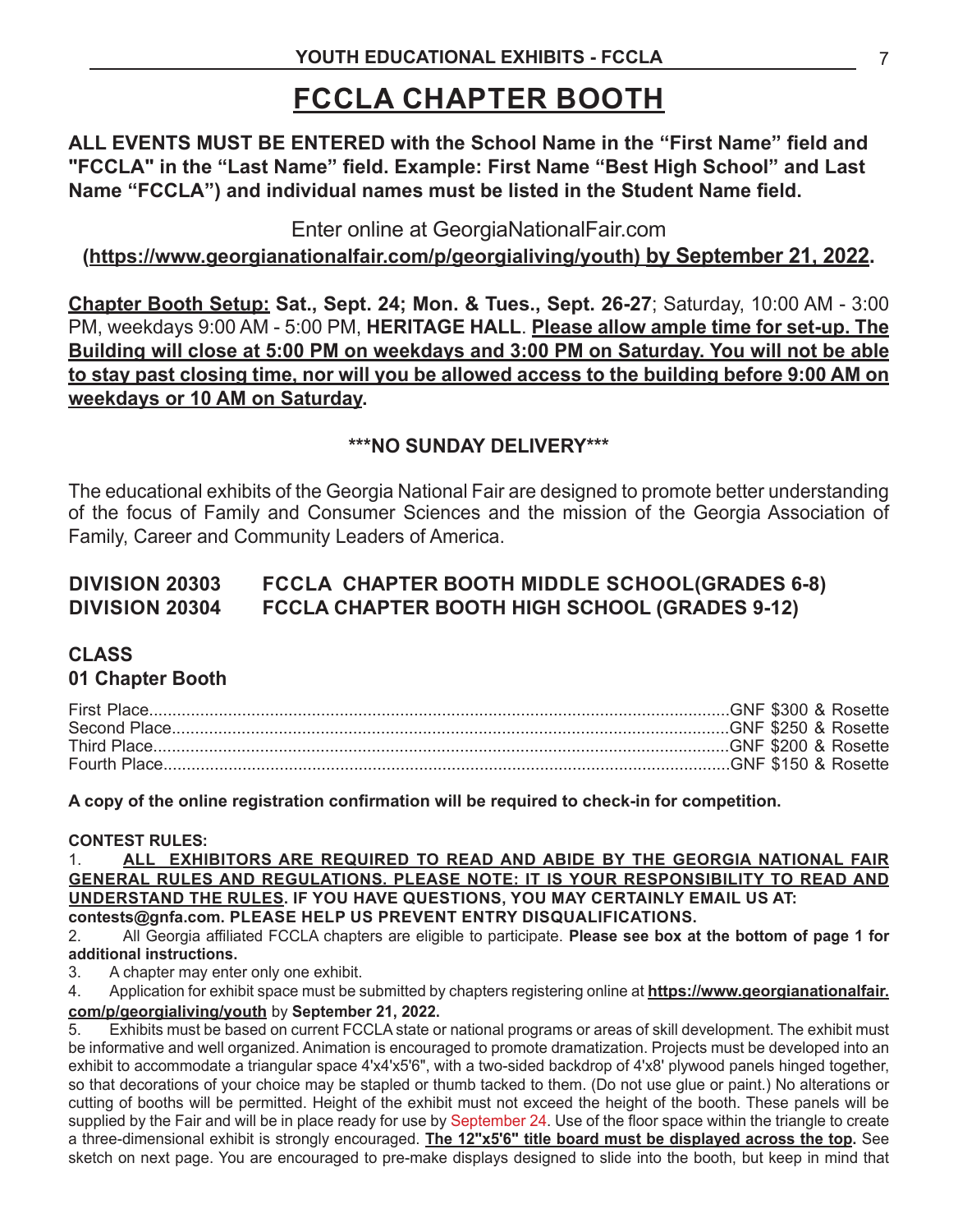# **YOUTH EDUCATIONAL EXHIBITS - FCCLA** 8

they may not extend outside of the stated measurements. We recommend that any pre-made elements be made slightly smaller than approximate measurements of booth. Any spaces can be filled with borders, etc. Weight of materials should be considered, as they may have to be carried some distance.

## 6. **Please bring no more than five students to set up exhibit.**

7. All electrical or mechanical equipment included in the exhibit to create motion or action must be so well constructed that it will operate for the duration of the Fair. Electricity will be available; please be sure to indicate on your space application if you need booth electricity. (Electricity for glue gun, stapler, etc. will be provided.)

- 8. Title sign must state the theme of the exhibit, and all things used in the exhibit must contribute to the theme.
- 9. Signs announcing the name of the chapter must be covered until after the exhibits are judged.
- 10. **There will be a 2 point deduction for not following the guidelines.**

11. **Chapters entering must assume all responsibility for placing and removing their exhibits.** All display apparatus such as placards, models and other articles are to be provided by the exhibitor.

12. **HERITAGE HALL will be open: Saturday, Sept. 24, 10:00 AM - 3:00 PM, and Mon. and Tues., Sept. 26-27, 9:00 AM - 5:00 PM for the arrangement of exhibits. There wil be no set-up outside of these hours. \*\*\*NO SUNDAY DELIVERY\*\*\* CHAPTERS WILL BE ALLOWED TO SET UP ON ONE DAY ONLY; RETURN TRIPS TO MODIFY/ COMPLETE DISPLAYS WILL NOT BE ALLOWED.**

13. **There will be no Sunday evening exhibit release.** Exhibits must be removed Tuesday, October 19, between 12**:**00 PM and 8:00 PM, Wednesday, October 20, between 10:00 AM and 4:00 PM, or Saturday, October 23, between 10:00 AM and 3:00 PM. **All exhibits left after Saturday, October 22, 3:00 PM deadline will be discarded**. If for some reason you are unable to return to dismantle your display, please make arrangements with another advisor/volunteer to do so and notify GNF staff.

14. **CANCELLATIONS**: Please!! If you see that your chapter will not use the space you have reserved by preregistration, call the Fair (478-988-6555) and leave a message for the FCCLA coordinator. Large exhibit spaces are difficult to deal with when left empty at Fair time. Thanks for your cooperation.

15. We appreciate your help in telling your story to the Fair visitor in an effective and dramatic way. Judges will be asked to award \$50.00 and a Georgia National Fair Rosette to those exhibits of merit that do not place in the top 4 exhibits in each category, **provided the exhibits are properly removed**. All staples/tacks, etc. must be removed from the display.

16. Rubrics will not be released.



## **NOTE: The 12"x5'6" title board must be displayed across the top. Exhibits may not extend outside of the stated measurements.**

**There will be a 2 point deduction for not following guidelines.**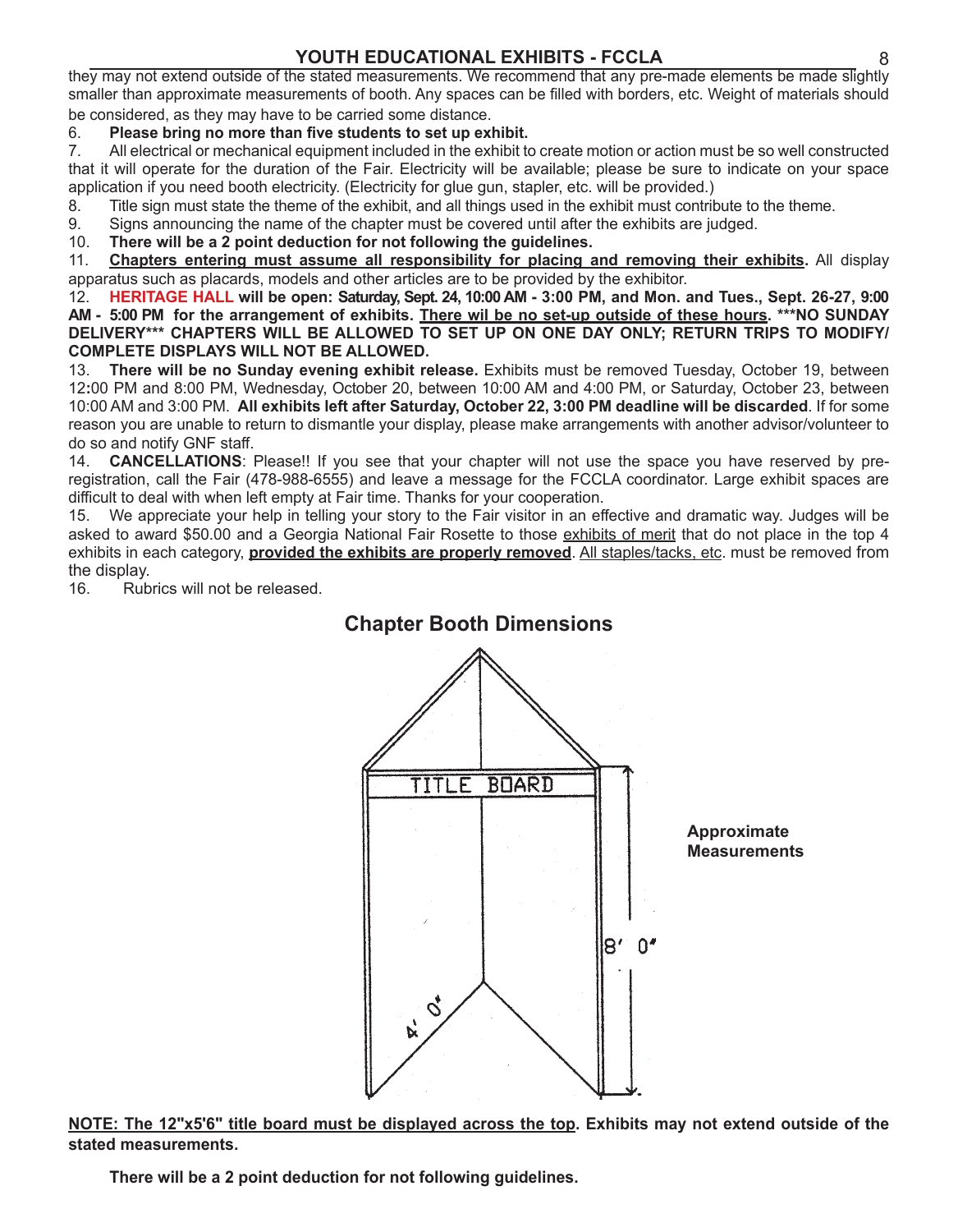The FCCLA Chapter Booth rating information: Each of the five main categories listed below receive equal weight, with a maximum of 5 points. Judges are asked to use decimal points in their scoring, e.g., 4.4, 3.8, to help avoid ties. **Note: There will be a 2 point deduction for not following guidelines.**

#### **Presentation of Theme:**

\*Used current state theme

\*Use of theme evident in all parts of the exhibit \*Effective use of theme

#### **Creativity of Presentation:**

\*Attractive

\*Animated

\*Use of media and technology

#### **Neatness:**

\*Balanced \*Legible

- \*Attractive
- \*Colors Coordinate

### **Educational Value:**

\*Promotes FCCLA \*Provides information to the public

**Don't miss the FCCLA Leadership Rally at the Georgia National Fair! Wednesday, October 12, 2022, in Reaves Arena. All affiliated members and chapters are invited to participate.**

> **Check-in begins - 8:30 AM Leadership Rally begins - 10:30 AM**

> > **See www.gafccla.com for complete details!**

#### **Relationship to State or National Programs:**

\*Use of current state or national programs evident.

Chapters may choose whether to spotlight one state and/or national program or to showcase more than one or all of the programs. Judges are instructed not to penalize chapters for limiting the booth to one or a few of the programs and not to award additional points for showcasing many programs.

#### **State Programs:**

| Adopt-A-Chapter                                |  |
|------------------------------------------------|--|
| <b>Chapter Contributions</b>                   |  |
| Georgia FFA-FCCLA Center                       |  |
| Programs                                       |  |
| المتحاشم والمتمادين والمتحا والمالمات والمناسب |  |

- Legislative Connection
- Say Yes to FCS

#### **National Programs:**

- Alumni and Associates
- \_\_\_Career Connection
- \_\_\_Community Service
- \_\_\_FACTS
- \_\_\_Financial Fitness
- \_\_\_Families First
- \_\_\_Japanese Exchange Program
- Power of One
- STAR Events
- Stand Up
	- \_\_\_Student Body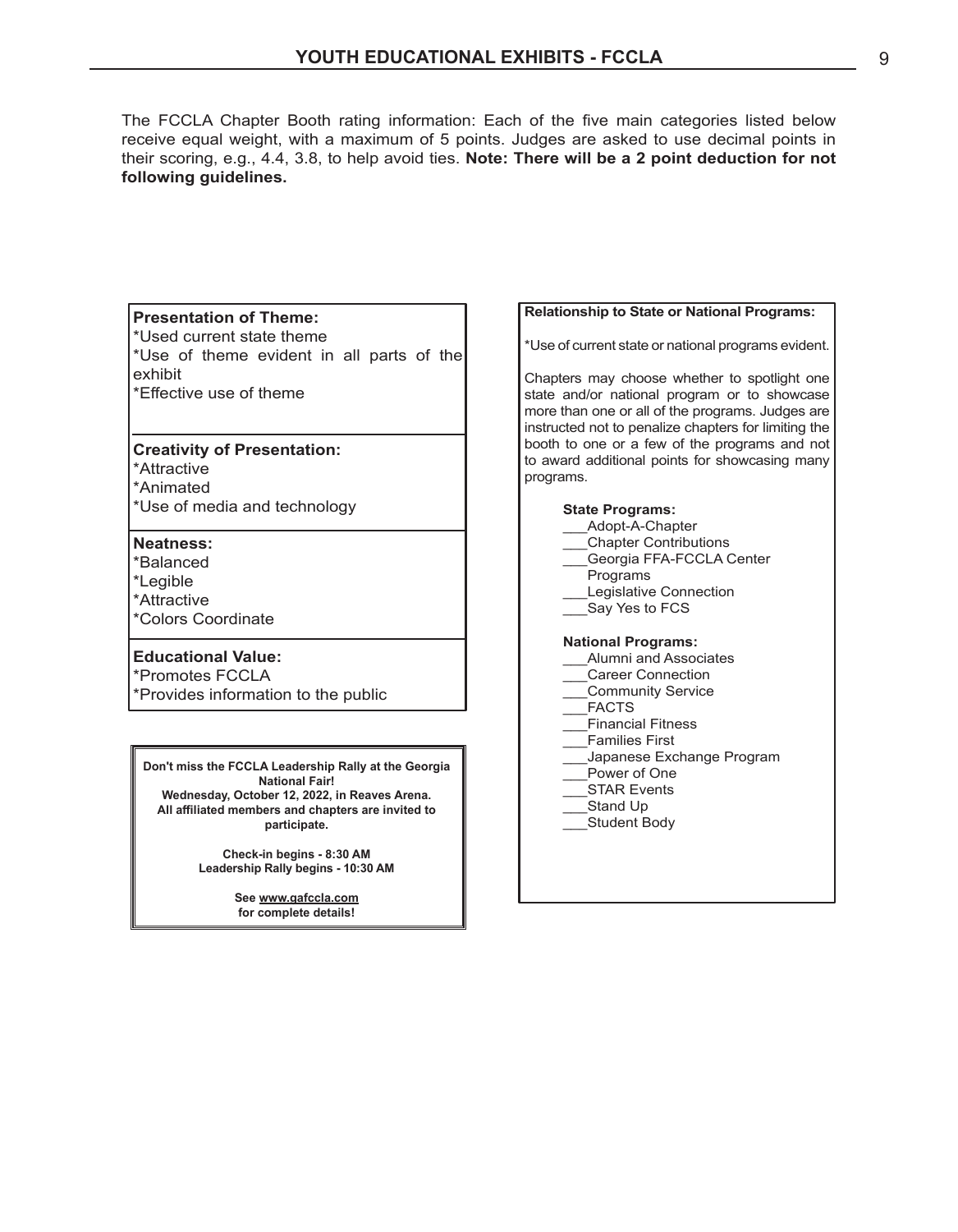# **FCCLA CHILI COOK-OFF COMPETITION**

Coordinator Caitlin Roberson 770-530-1874 • croberson@gafccla.com

**ALL EVENTS MUST BE ENTERED with the School Name in the "First Name" field and "FCCLA" in the "Last Name" field. Example: First Name "Best High School" and Last Name "FCCLA") and individual names must be listed in the Student Name field.**

Enter online at GeorgiaNationalFair.com

**(https://www.georgianationalfair.com/p/georgialiving/youth) by September 21, 2022.** 

**WHEN:** Tuesday, October 11

**DIVISION 20403 FCCLA CHILI COOK-OFF MIDDLE SCHOOL (GRADES 6-8) CHECK-IN AND SETUP:** 1:00 PM; *Contest begins:* 1:30 PM **WHERE:** Miller-Murphy-Howard Building Flower Show Area (North end of building)

**DIVISION 20404 FCCLA CHILI COOK-OFF HIGH SCHOOL (GRADES 9-12) CHECK-IN AND SETUP:** 3:00 PM; *Contest begins:* 3:30 PM **WHERE:** Miller-Murphy-Howard Building Flower Show Area (North end of building)

# **CLASS**

**01 FCCLA Chili Cook-off Competition**

<u>1st 2nd 3rd 4th</u> \$100 \$75 \$50 \$25

# **A copy of the online registration confirmation will be required to check-in for competition.**

# **CONTEST RULES:**

1. **ALL EXHIBITORS ARE REQUIRED TO READ AND ABIDE BY THE GEORGIA NATIONAL FAIR GEN-ERAL RULES AND REGULATIONS. PLEASE NOTE: IT IS YOUR RESPONSIBILITY TO READ AND UNDER-STAND THE RULES. IF YOU HAVE QUESTIONS, YOU MAY CERTAINLY EMAIL US AT: contests@gnfa.com. PLEASE HELP US PREVENT ENTRY DISQUALIFICATIONS.**

2. This Chili Cook-Off Competition will be an individual event. Only one entry per school will be allowed.

3. The competition will be limited to 20 participants in each Section and, if need be, a lottery drawing will decide the 20 competitors.

- 4. Each participant must be an affiliated FCCLA member.
- 5. Each participant must supply their own Chili ingredients and cooking equipment (single gas burner).
- 6. All preparation of Chili must be done on site, and from scratch using raw meats and regular spices no Chili mixes.
- 7. Each participant will be judged on the following criteria:

Clothing & Appearance Safety & Sanitation Food Handling & Preparation Temperatures Equipment & Tools Presentation & Appearance Taste

8. Rubrics will be available to view in person post competition. Rubrics will not be released electronically.

# **TEAM COMPOSITION:**

Individual; one person per team, will represent each school, supported by a teacher to help with moving equipment. The competitor will be responsible for all set-ups, production and presentation of food to judges and clean up.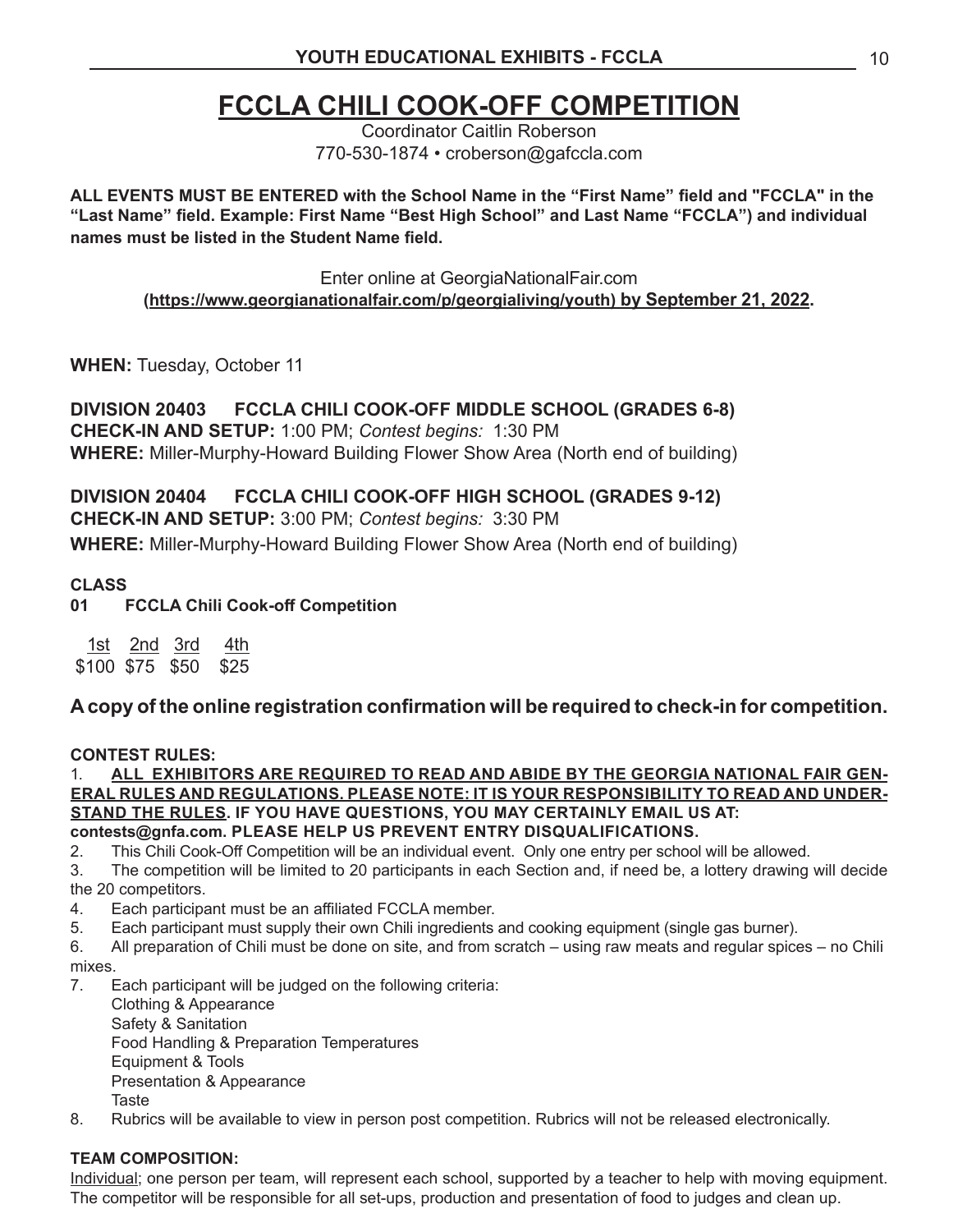## **FOOD REQUIREMENTS:**

1. No restriction is placed on item usage. All ingredients used in the recipe must be from approved sources and maintained in accordance with approved Food Safety guidelines.

- 2. No pre-prepared foods are allowed with the exception of canned tomatoes and canned beans only.
- 3. No pre-prepared sauce mixes or pre-mixed powders.
- 4. Competitors must maximize the use of fresh ingredients in the recipe.
- 5. No pre-cut items are allowed. All production must be on-site. Measuring must be done on-site.
- 6. Each participant must bring 3 printed copies of recipe to be used in a protective sheet.
- 7. No alcohol can be used in the preparation of the chili.
- 8. All ingredients must be clearly labeled.

### **CHILI COMPETITION WILL CONSIST OF ONE PHASE:**

- 1. Teams will be given 15 minutes to set up once all teams have checked in.
- 2. Teams will have staggered start times, dependent on the number of teams participating.
- 3. 1 hour for preparation and cooking.
- 4. 2 identical, no larger than 4" round bowls for judges; one for taste and one for show.

# **NO PLATES OR OTHER ACCESSORIES MAY BE BROUGHT TO THE JUDGES/SHOW TABLE.**

- 5. **PLEASE BRING A TRAY TO DELIVER THE BOWLS TO THE JUDGES.**
- 6. 5 Points will be deducted for bowls that are larger than 4" in diameter.
- 7. When time is called, 2 identical bowls of Chili must be taken to the judges.

### **EQUIPMENT:**

1. Teams must bring in all equipment and food that is needed to execute the Chili including a one burner butane gas burner (camping style).

- 2. Teams must only expect the organizer to provide an 8 foot by 2 foot table to work from, ice and potable water.
- 3. There is no power available for blenders, etc.

### **DRESS CODE:**

- 1. Jeans and white T-shirt (or FCCLA T-shirt)
- 2. Closed-toe, non-slip shoes
- 3. Apron, gloves, protective head gear (hat, hair net, etc.)
- 4. School names and/or student names must be taped over.

### **JUDGES WILL LOOK AT THE FOLLOWING:**

- 1. Sanitation; cold food cold and hot food hot.
- 2. Use of sanitation techniques for cleaning, food storage and potential cross contamination.
- 3. Use of tasting spoons by competitor.
- 4. Workspace and time management.
- 5. Realistic use of ingredients, equipment and work environment.
- 6. **Taste:** Complimenting use of spices, tenderness of protein, appropriate use of spice heat and developed full flavor.

7. **Texture:** Protein is tender, vegetable not mushy or raw, sauce not too thin or too thick and knife cuts uniform and appropriate to overall texture and ease of eating.

8. **Color:** Must be bright, fresh and appealing. Not dull or faded.

9. **Seasoning:** Use of salt and pepper to compliment and balance use of spices. No excessively hot peppers to be used.

### **CLEAN UP:**

Students are also judged on final clean up.

### **ADVISORS/TEAM MANAGERS:**

Once the competition begins, teachers/parents, etc., are unable to counsel students, and if they are found to be coaching students, the teacher/parent, etc., will be asked to leave the viewing area, and/or viewing area will be cleared.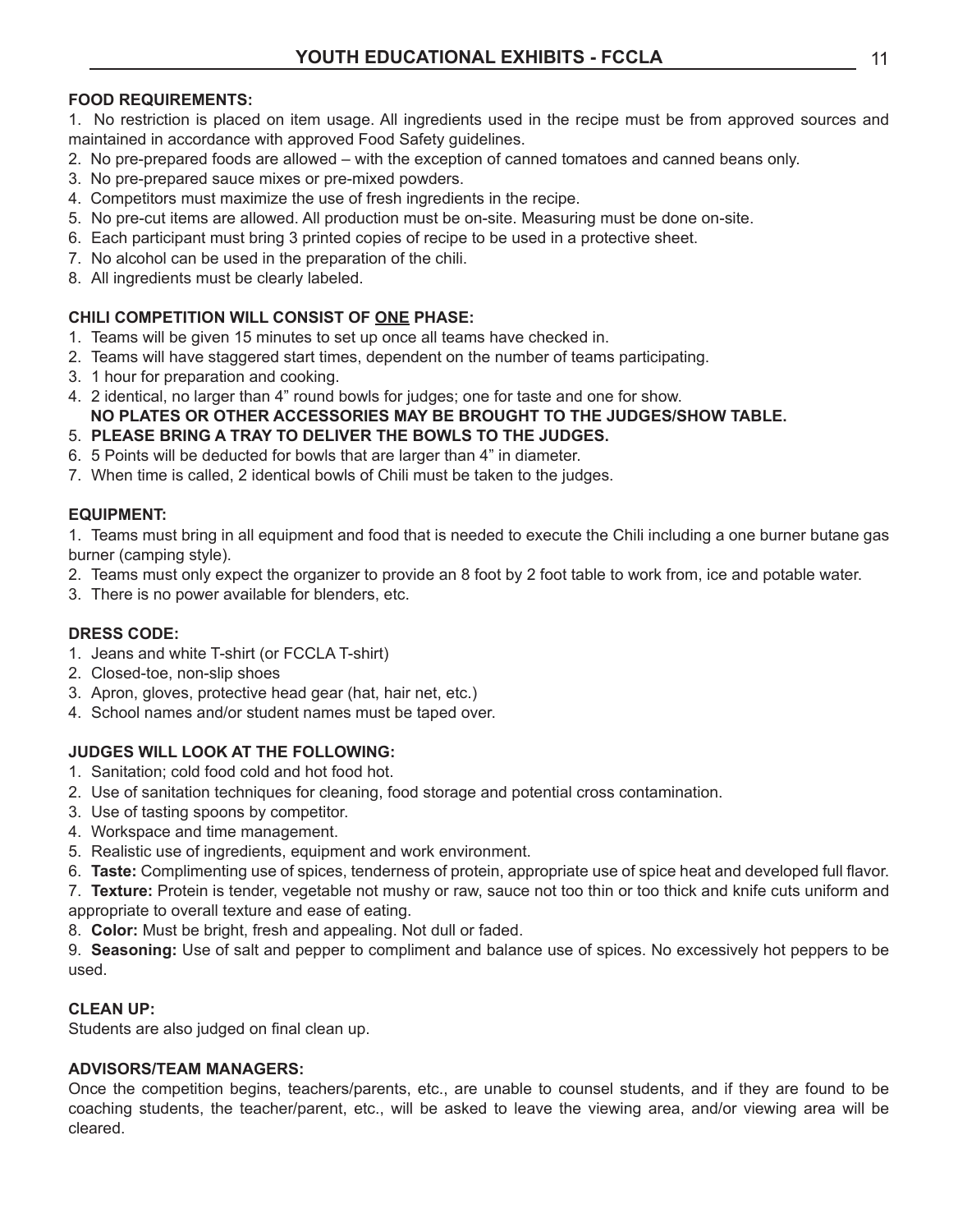# **FCCLA ANNUAL GEORGIA PEANUT RECIPE CONTEST**

Coordinator Caitlin Roberson 770-530-1874 • croberson@gafccla.com

**ALL EVENTS MUST BE ENTERED with the School Name in the "First Name" field and "FCCLA" in the "Last Name" field. Example: First Name "Best High School" and Last Name "FCCLA") and individual names must be listed in the Student Name field.**

Sponsored by: Georgia Peanut **&** Commission

Enter online at GeorgiaNationalFair.com **(https://www.georgianationalfair.com/p/georgialiving/youth) by September 21, 2022.** 

**WHEN:** Wednesday, October 12 **CHECK-IN AND SETUP:** 10:00-10:30 AM; *Judging begins:* 11:00 AM **WHERE:** Heritage Hall Kitchen **DIVISION 20501 - FCCLA GEORGIA PEANUT RECIPE CONTEST**

# **CLASS**

**01 FCCLA GEORGIA PEANUT LEVEL 1 (GRADES 6-8)**

**02 FCCLA GEORGIA PEANUT LEVEL 2 (GRADES 9-10)**

**03 FCCLA GEORGIA PEANUT LEVEL 3 (GRADES 11-12)**

<u>1st 2nd 3rd 4th</u><br>\$100.\$75.\$50.\$25  $\overline{$}100 \overline{$}75 \overline{$}50$ 

**A copy of the online registration confirmation will be required to check-in for competition.** 

## **CONTEST RULES:**

1. **ALL EXHIBITORS ARE REQUIRED TO READ AND ABIDE BY THE GEORGIA NATIONAL FAIR GENERAL RULES AND REGULATIONS. PLEASE NOTE: IT IS YOUR RESPONSIBILITY TO READ AND UNDERSTAND THE RULES. IF YOU HAVE QUESTIONS, YOU MAY CERTAINLY EMAIL US AT: contests@gnfa.com. PLEASE HELP US PREVENT ENTRY DISQUALIFICATIONS.**

2. Only one entry per school will be allowed. High schools may only choose level 2 or level 3. They may not have competitors in both levels.

3. Competition will be limited to 20 participants and, **if need be, a lottery drawing will decide the 20 competitors.**

- 4. Each participant must be an affiliated FCCLA member.
- 5. Each participant will CREATE an original recipe using peanuts, peanut butter, or peanut flour/powder.

6. **Product type for 2022: Breakfast Item (Recipe cannot contain beef/chicken/fish/pork/etc. products due to potential food safety hazards.)**

7. Each participant will bring at least 3 servings of the prepared recipe to the Heritage Hall Kitchen.

8. Each serving will need to be placed on a separate, identical, disposable plate, no larger than 6" in diameter. Item may be placed in a bowl or cup and then presented on the 6-inch plate for judging. Decorative packaging does not meet these guidelines.

9. All entries must be presented using proper sanitation techniques; for example, **plastic wrap covering the dish.**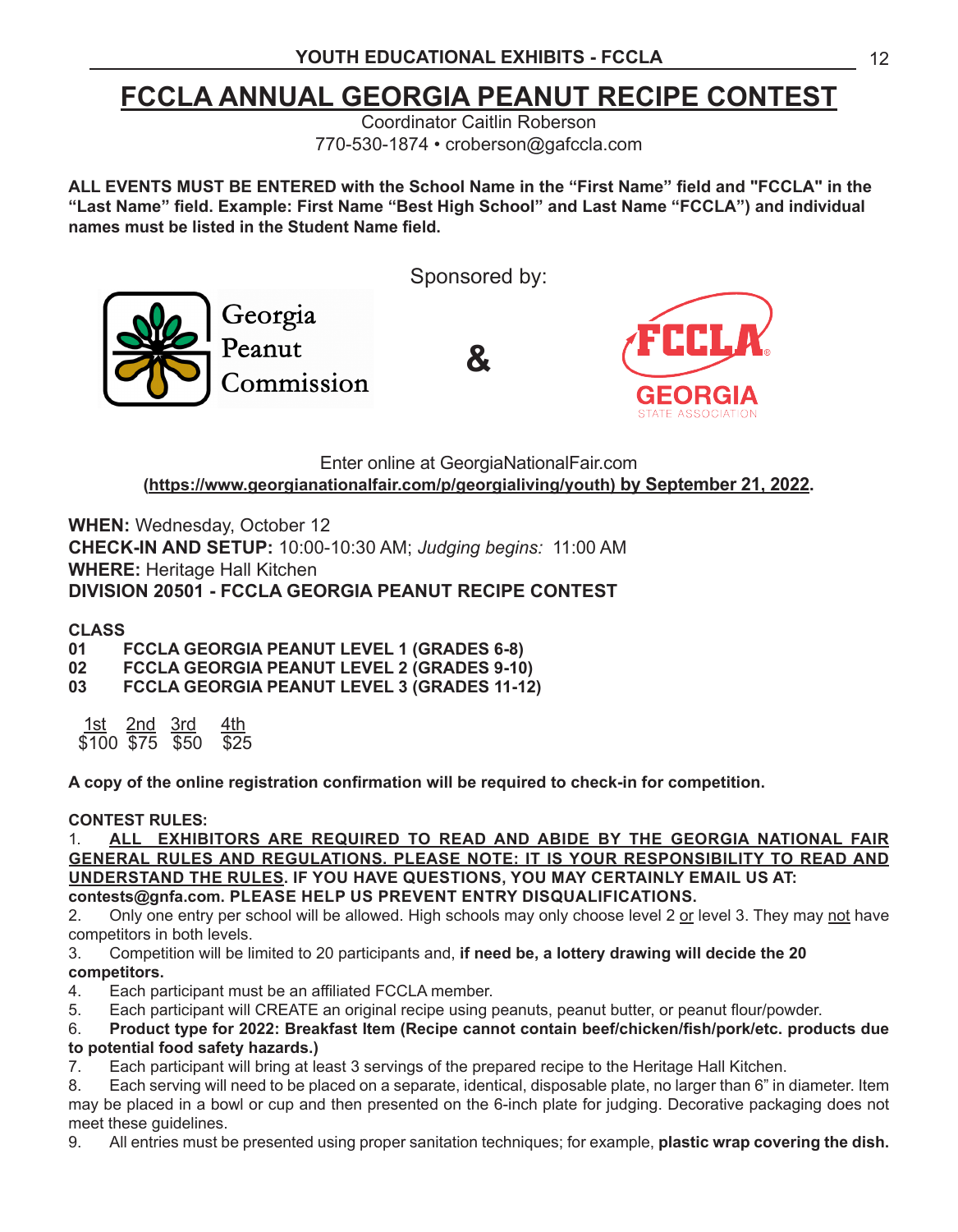10. Each participant will submit 3 identical copies of the recipe (2 for FCCLA and 1 for GNF use), each on a 4x6 index card. Please place the school and participant's names on the back of the index card. No recipes will be returned. Do not provide additional information.

11. Entries will be judged on sanitation; presentation and appearance; recipe and ingredient compatibility; flavor, taste, texture, and doneness; and originality.

12. Pre-mixed items are not allowed (i.e., cookie or cake mixes).

13. If your recipe has multiple components (i.e., item and sauce), you must provide complete recipes for all components.

14. Winners will be announced when judging is complete, or at approximately 2:30 PM

15. This event is sponsored by the Georgia Peanut Commission and Georgia FCCLA. Premium checks will be mailed from the Georgia FCCLA office.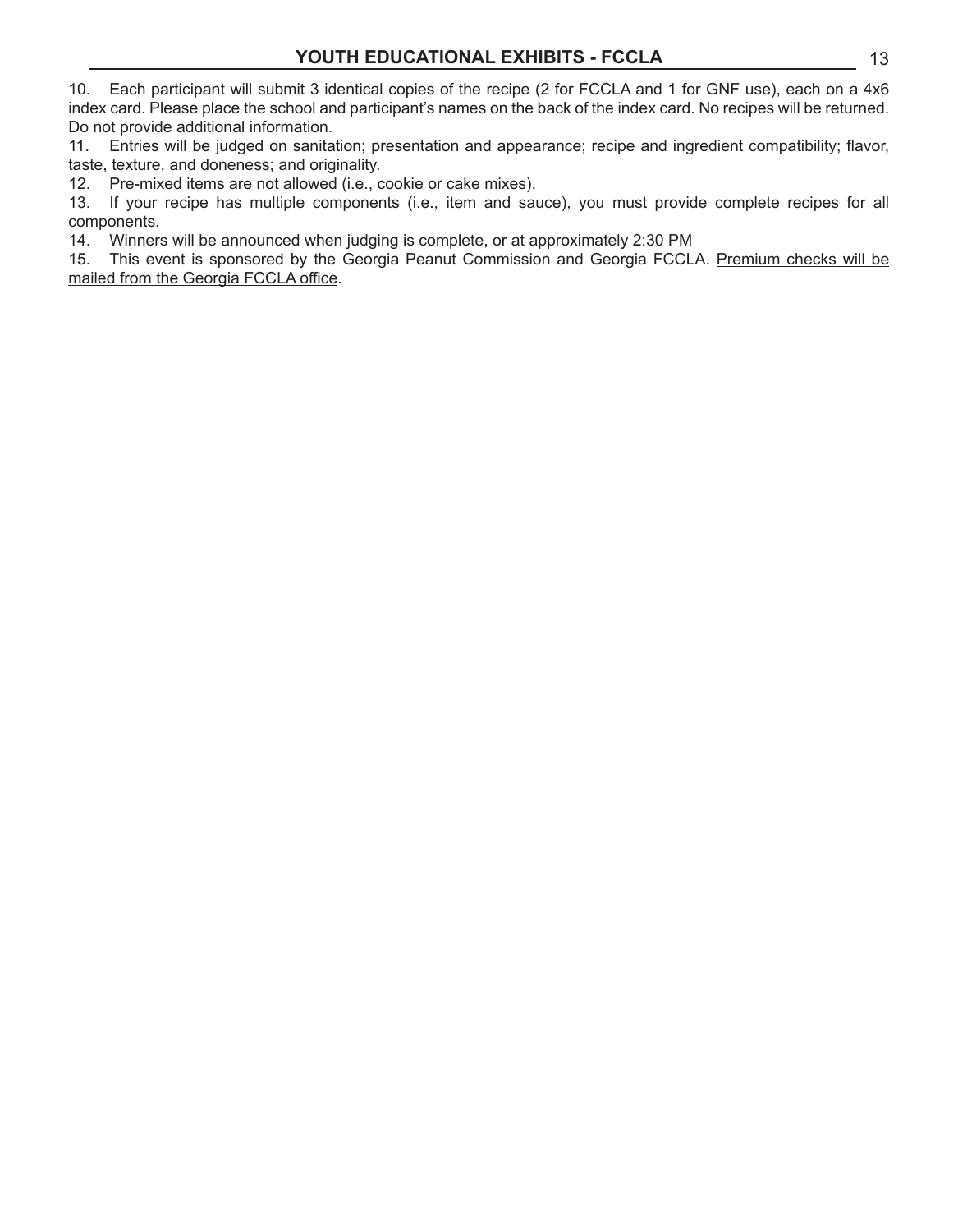# **FCCLA CULINARY COMPETITION**

Coordinator Caitlin Roberson 770-530-1874 • croberson@gafccla.com

**ALL EVENTS MUST BE ENTERED with the School Name in the "First Name" field and "FCCLA" in the "Last Name" field. Example: First Name "Best High School" and Last Name "FCCLA") and individual names must be listed in the Student Name field.**

Enter online at GeorgiaNationalFair.com

**(https://www.georgianationalfair.com/p/georgialiving/youth) by September 21, 2022.** 

**WHEN:** Wednesday, October 12 **CHECK-IN AND SETUP:** 1:15 PM; *Contest begins:* 1:30 PM **WHERE:** Miller-Murphy-Howard Building Flower Show Area (North end of building).

# **DIVISION 20601 - FCCLA CULINARY COMPETITION**

# **CLASS**

**01 FCCLA Culinary Competition**

1st 2nd 3rd 4th \$100 \$75 \$50 \$25

**A copy of the online registration confirmation will be required to check-in for competition.** 

## **CONTEST RULES:**

1. **ALL EXHIBITORS ARE REQUIRED TO READ AND ABIDE BY THE GEORGIA NATIONAL FAIR GENERAL RULES AND REGULATIONS. PLEASE NOTE: IT IS YOUR RESPONSIBILITY TO READ AND UNDERSTAND THE RULES. IF YOU HAVE QUESTIONS, YOU MAY CERTAINLY EMAIL US AT: contests@gnfa.com. PLEASE HELP US PREVENT ENTRY DISQUALIFICATIONS.**

- 2. This Culinary Competition will be an individual event. Only one entry per school will be allowed.
- 3. The competition will be limited to 10 participants and, **if need be, a lottery drawing will decide the 10 competitors.**
- 4. Each participant must be an affiliated FCCLA member who is currently taking or has previously taken a culinary arts course.
- 5. Each participant will be judged and given 30 minutes on the following knife skills:
	- 2 oz. Julienne Carrot
	- 2 oz. Onion Dice
	- 1 Whole Tomato Concasse
	- 1 oz. Brunoise Carrot
- 6. Each participant will be given one hour to prepare 2 identical "Hot Plated Meals", each plate consisting of: 1 Chicken Breast (FCCLA provides)
	- 1 Appropriate Starch
	- 1 Vegetable
- 7. Each participant will bring:
- Their own carrot, onion, and tomato to be used in the knife skills demonstration, in addition to their starch and vegetable to be used in their hot plate. Participants may use their knife cuts after they have been judged in their entrée preparation.
- 2 identical plates for plating, no larger than 10" in diameter.
- **3 copies of recipe in sheet protectors** Please place school and participant's names on the back.

8. Each participant should bring temperature sensitive items on ice, as well as ice for their chicken. Ice will not be available on site.

9. Each participant will be given ONE 8 foot table to work with, speed racks are acceptable to bring (preferably the short ones) – and will be checked to verify no prep work has been done previously.

10. Once the competition begins, teachers/parents etc. are unable to counsel students, and if they are found to be coaching students, the teacher/parent etc. will be asked to leave the viewing area, and/or viewing area will be cleared.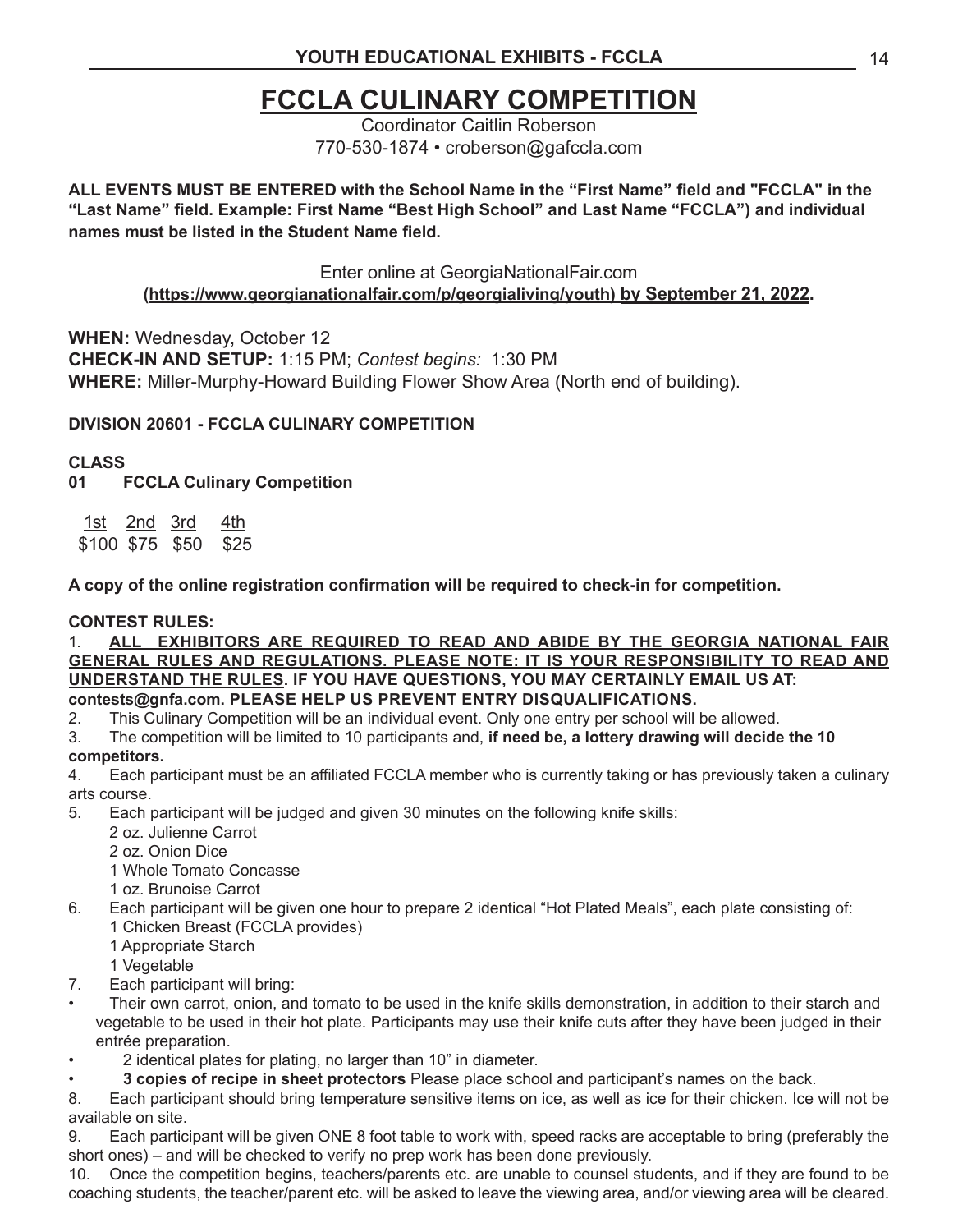Additions to Culinary Competition guidelines:

## **FOOD REQUIREMENTS:**

- 1. No restriction is placed on food ingredients; students must bring all ingredients with them and held under correct sanitation food safety temperature guidelines.
- 2. No pre-prepared foods are allowed, with the exception of canned items.<br>3. No pre-prepared sauce mixes or pre-mixed powders are allowed.
- No pre-prepared sauce mixes or pre-mixed powders are allowed.
- 4. All potentially hazardous foods must be kept chilled.
- 5. No alcohol can be used in the preparation of the dishes.
- 6. All ingredients must be clearly labeled.
- 7. All measuring must be done on-site.

## **EQUIPMENT REVIEW:**

- 1. Students must bring in all equipment and food that is needed (except the chicken breast), including up to 2 butane gas burners
- 2. There will be no power available for blenders, etc.

## **DRESS CODE:**

- 1. Closed-toe, non-skid shoes appropriate for kitchen
- 2. Appropriate chef attire (including chef jacket, apron, head covering, and pants/long skirt)

## **JUDGES WILL LOOK AT THE FOLLOWING:**

- 1. Sanitation: cold food cold and hot food hot
- 2. Use of sanitation techniques for cleaning, food storage and potential cross contamination
- 3. Use of tasting spoons by competitor
- 4. Workspace and time management
- 5. Realistic use of ingredients, equipment and work environment
- 6. Station clean-up
- 7. Taste
- 8. Texture
- 9. Color
- 10. Seasoning
- 11. Adequate protein serving

## **COMPETITION REVIEW:**

- 15 minute check-in (registration)
- 30 minutes on knife skills
- 15 minutes for mise en place
- 60 minutes to prepare 2 identical "hot plated meals"

## **CULINARY COMPETITION SUPPLY LIST:**

- Carrot for knife skills
- Onion for knife skills
- Tomato for knife skills
- Short speed rack (optional)
- All other ingredients in meal (including 1 appropriate starch and 1 vegetable)
- 2 identical plates for plating
- 3 copies of recipe in sheet protectors (includes name of school and competitor on the back)
- 1-2 butane gas burners
- Ice for chicken and other temperature sensitive items